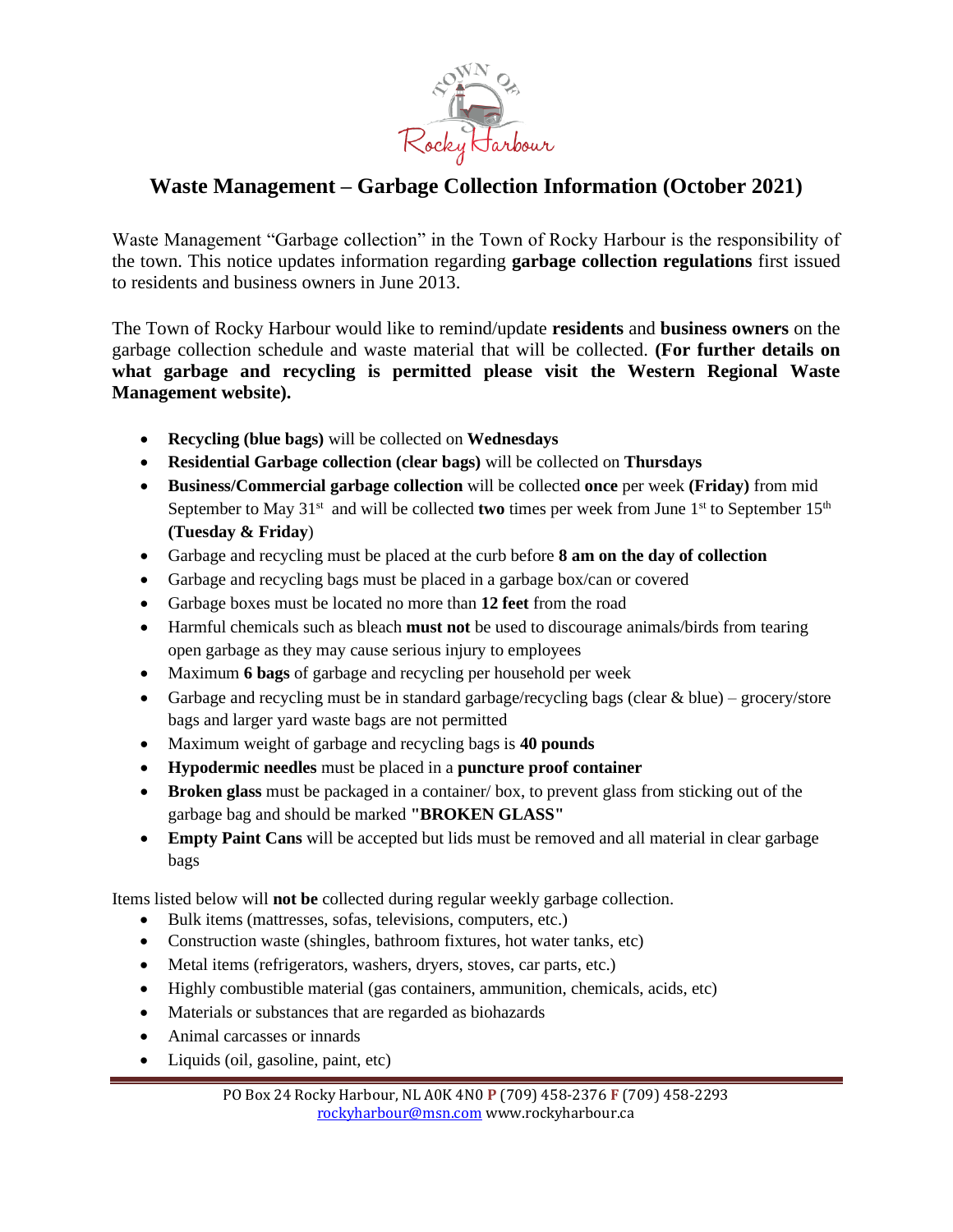

- Sheet iron, scrap metal and car wrecks
- Garden waste (trees, stumps, etc)
- Hazardous materials

When garbage is not collected because it fails to comply with these restrictions, the owner of the garbage shall remove the waste material from the curb before 6:00 p.m. on the same day it was put out for collection. Garbage missed will be collected the next .

There will be a **BULK COLLECTION** held once per year for the town. The date for bulk collection will be determined by the council. Residents will be informed 2 weeks prior to when collection is scheduled to occur.

## **Bulk Items Included:**

- Mattresses, sofas, chairs, furniture
- Televisions, computers
- Bathroom fixtures
- Carpet tied in rolls (less than 1.5m, less than 22kg)
- Glass, securely packaged and marked
- Cardboard or paper products (cardboard material must be broken down)
- Other bulk items normally associated with a household
- Refrigerators, washers, dryers, and additional household appliances
- Removable car parts that are less than 22kg: all fluids such as oil, lubricants and antifreezes must be removed by resident prior to collection
- Iron, white metal

## **Bulk Items NOT Included:**

- Brick and concrete
- Earthen materials including stumps and large trees, tree limbs tied in bundles that are more than 1.5m, or over 22kg
- Roof shingles and construction materials
- Tires
- Liquids
- Trees
- Animal carcasses
- Household Hazardous waste like paint, chemicals, etc.
- Special wastes (please check with the Long Range Waste Transfer Station for details)
- Fishnets
- Car wrecks and removable car parts that is greater than 22kg, Car chassis's and frames
- Car parts that do not have all fluids such as oil, lubricants and antifreezes removed